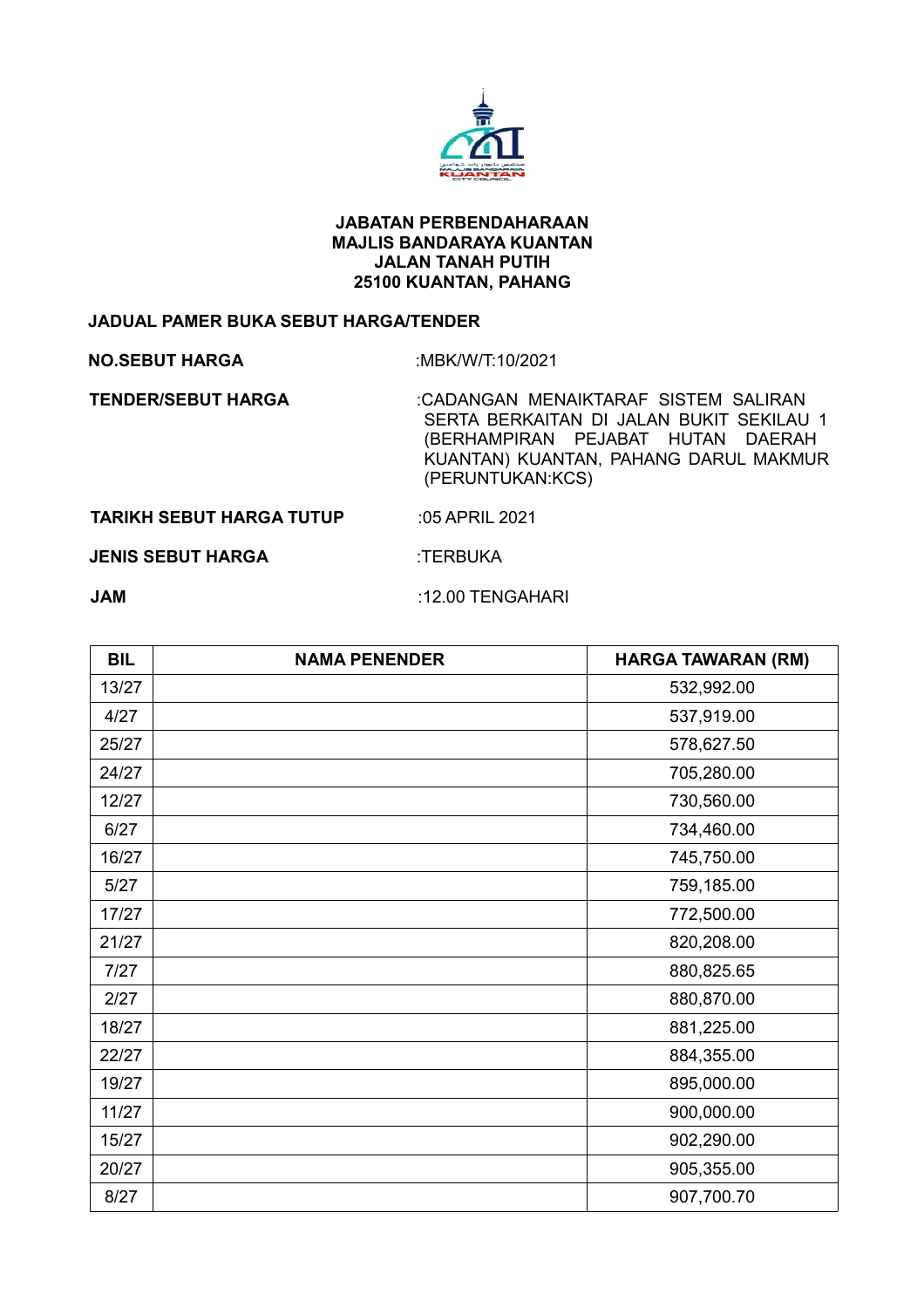| 3/27  | 912,048.00 |
|-------|------------|
| 9/27  | 928,800.00 |
| 26/27 | 933,915.00 |
| 14/27 | 935,915.00 |
| 1/27  | 938,980.00 |
| 23/27 | 940,165.00 |
| 27/27 | 942,295.00 |
| 10/27 | 943,500.00 |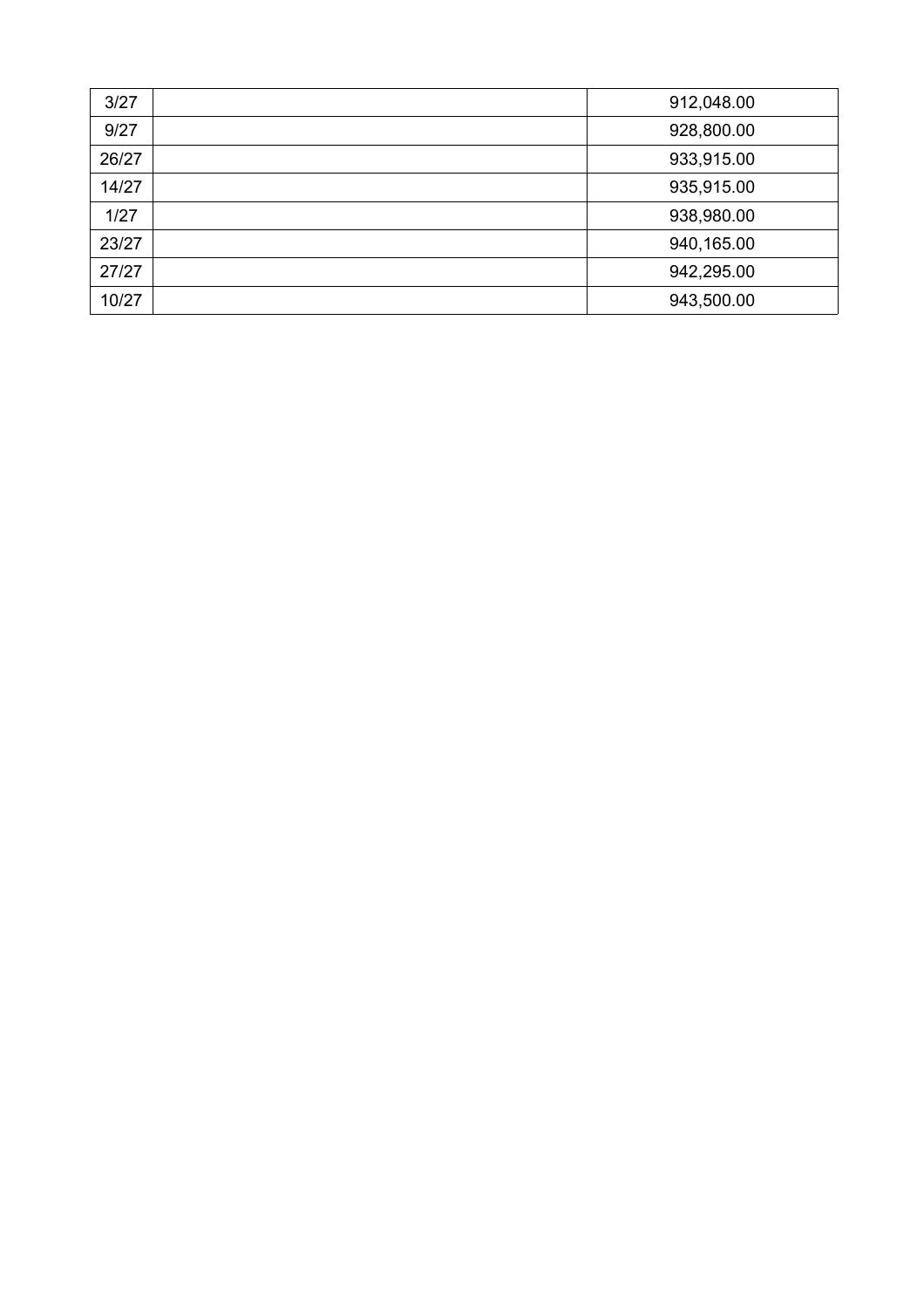

## **JABATAN PERBENDAHARAAN MAJLIS BANDARAYA KUANTAN JALAN TANAH PUTIH 25100 KUANTAN, PAHANG**

## **JADUAL PAMER BUKA SEBUT HARGA/TENDER**

**NO.SEBUT HARGA** :MBK/W/T:11/2021

 **TENDER/SEBUT HARGA** :CADANGAN MENAIKTARAF SISTEM SALIRAN SERTA KERJA BERKAITAN DI PERKAMPUNGAN PAK MAHAT, KUANTAN PAHANG DARUL MAKMUR (PERUNTUKAN:KCS)

 **TARIKH SEBUT HARGA TUTUP** :05 APRIL 2021

**JENIS SEBUT HARGA :TERBUKA** 

**JAM** :12.00 TENGAHARI

| <b>BIL</b> | <b>NAMA PENENDER</b> | <b>HARGA TAWARAN (RM)</b> |
|------------|----------------------|---------------------------|
| 14/28      |                      | 1,171,171.00              |
| 27/28      |                      | 1,191,441.00              |
| 7/28       |                      | 1,246,040.00              |
| 25/28      |                      | 1,246,265.50              |
| 9/28       |                      | 1,276,018.00              |
| 28/28      |                      | 1,276,586.00              |
| 26/28      |                      | 1,277,772.00              |
| 24/28      |                      | 1,280,575.50              |
| 4/28       |                      | 1,280,920.00              |
| 1/28       |                      | 1,285,088.50              |
| 15/28      |                      | 1,288,122.90              |
| 22/28      |                      | 1,288,882.00              |
| 18/28      |                      | 1,290,400.00              |
| 23/28      |                      | 1,290,820.00              |
| 21/28      |                      | 1,293,105.10              |
| 2/28       |                      | 1,299,224.00              |
| 17/28      |                      | 1,350,000.00              |
| 8/28       |                      | 1,352,600.70              |
| 13/28      |                      | 1,394,961.40              |
| 3/28       |                      | 1,586,188.60              |